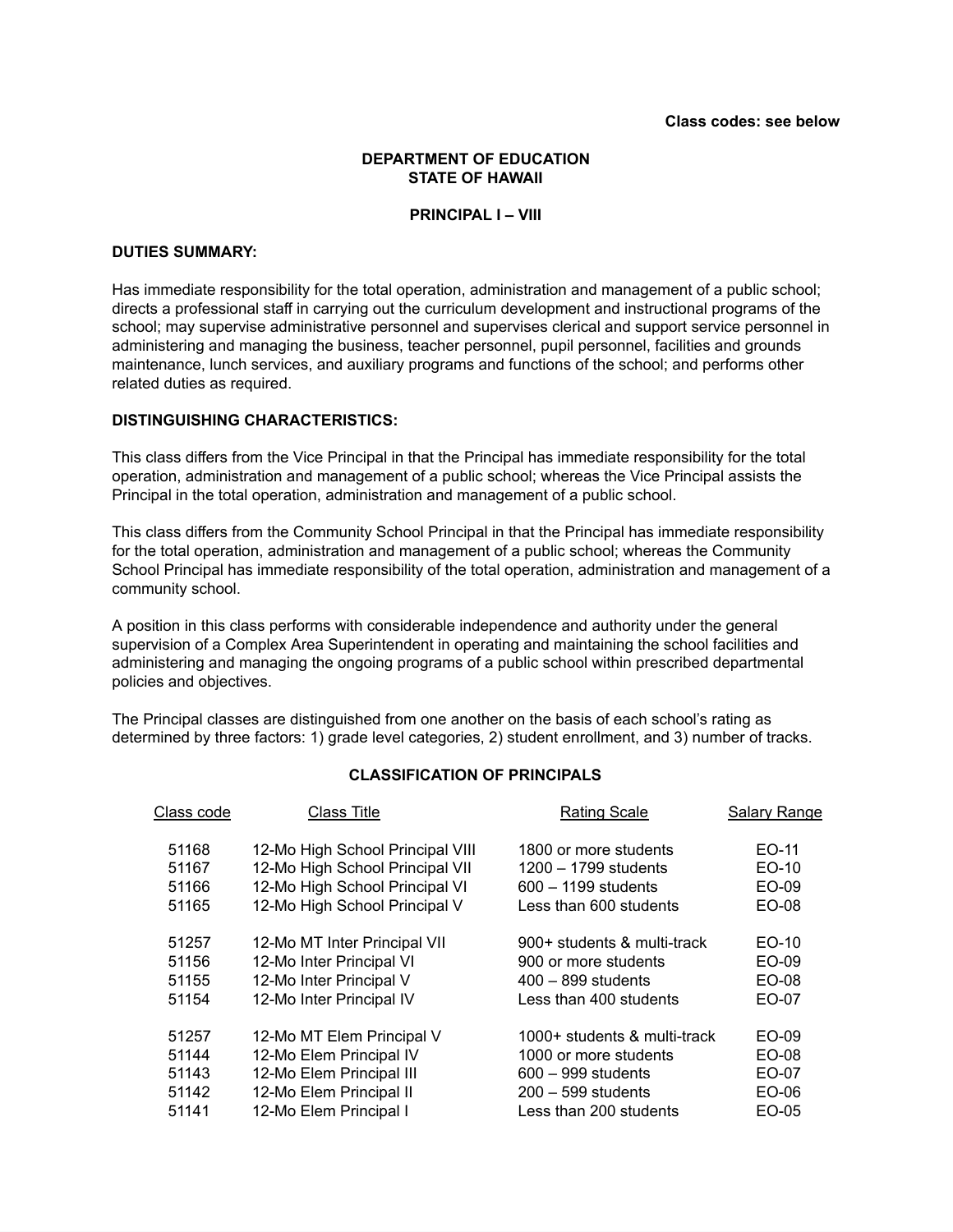# **EXAMPLES OF DUTIES:**

- 1. Organizes the staff of the school for effective conduct of the instructional program, co-curricular program, and auxiliary functions.
- 2. Appraises staff competencies and assigns personnel in accordance with curricular needs and other necessary services.
- 3. Interviews, selects, places, and orients new personnel, including instructional and support service personnel.
- 4. Promotes employee welfare and morale.
- 5. Evaluates, rates, and assists all personnel in job performance.
- 6. Recommends disciplinary action or dismissal of incompetent personnel.
- 7. Promotes and encourages in-service training and self-improvement efforts.
- 8. Coordinates and schedules pupil activities and programs, including extra-curricular activities.
- 9. Provides for the proper registration and release of pupils and makes decisions on geographic exception requests.
- 10. Provides for the proper evaluation and placement of pupils, the justification of special needs, and development of programs to meet their needs.
- 11. Provides for the counseling of pupils and parents and disciplining, suspension, or recommending dismissal of students.
- 12. Provides health services for emergencies and coordinates the provision of services in vision, hearing, and dental examinations.
- 13. Estimates future student enrollment and maintains student records.
- 14. Keeps abreast of curriculum changes and new ideas and encourages innovation and experimentation on the part of the staff within the limits and policies prescribed by the Department.
- 15. Makes available access to and ensures the proper care and maintenance of school facilities, supplies, equipment, and materials necessary for the operation of the school and the conduct of an effective instructional program.
- 16. Conducts class visits, evaluates teacher performances, and holds individual conferences to help teachers improve in their performance.
- 17. Consults with complex, district, and state personnel in planning capital improvement programs and repair and maintenance projects.
- 18. Conducts a safety program to provide for the safety and well-being of students and staff.
- 19. Approves and schedules outside requests for the use of school facilities and grounds.